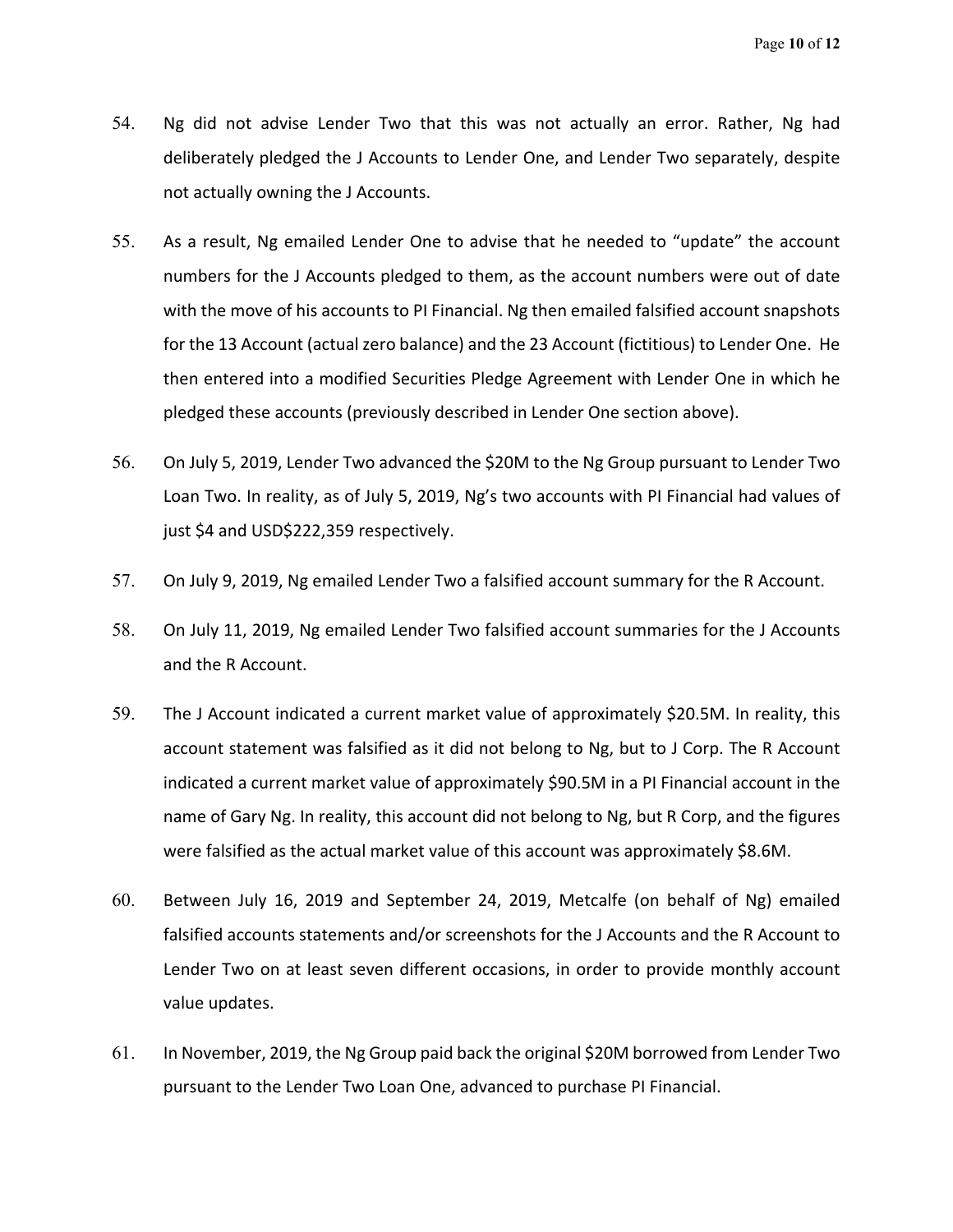**Lender Two – Loan Three** 

- 62. In January, 2020, Lender Two agreed to lend an additional \$20M to Ng and the Ng Group. In connection with the transaction, Ng granted a personal guarantee to Lender Two whereby he also guaranteed this loan to Lender Two.
- 63. On January 15, 2020, in furtherance of this loan, Ng executed a Pledge Agreement and a Securities Account Pledge and Control Agreement whereby Ng purportedly pledged the J Accounts and the R Account as security. Once again, at no time did Ng own, control or have any ownership interest in the J Accounts or the R Account.

## (iii) B Corp- Falsified Collatera Records

- 64. At approximately the same time that Ng Group borrowed from Lender Two to acquire 50% share ownership of B Corp, on June 21, 2019, Ng Group in turn agreed to borrow approximately \$32M from B Corp ("B Corp Loan"). In connection with the transaction, Ng provided a guarantee to B Corp whereby he guaranteed the B Corp Loan to the Ng Group.
- 65. The B Corp Loan was purportedly secured against certain collateral, including a securities account at PI Financial, which Ng represented that he owned personally.
- 66. On June 21, 2019, in furtherance of the B Corp Loan, Ng entered into a General Security and Pledge Agreement, and a Securities Account Control Agreement with B Corp, referencing another PI Financial account as collateral - Account 58. These agreements specifically identified Account 58 as security for the B Corp Loan.
- 67. On June 21, 2019, Ng emailed B Corp with a falsified account summary for Account 58, which purported that the total current market value of the securities in Account 58 was \$90,444,768.18.
- 68. In reality, Account 58 was held in Ng's name at PI Financial, but it had a balance of just \$4.